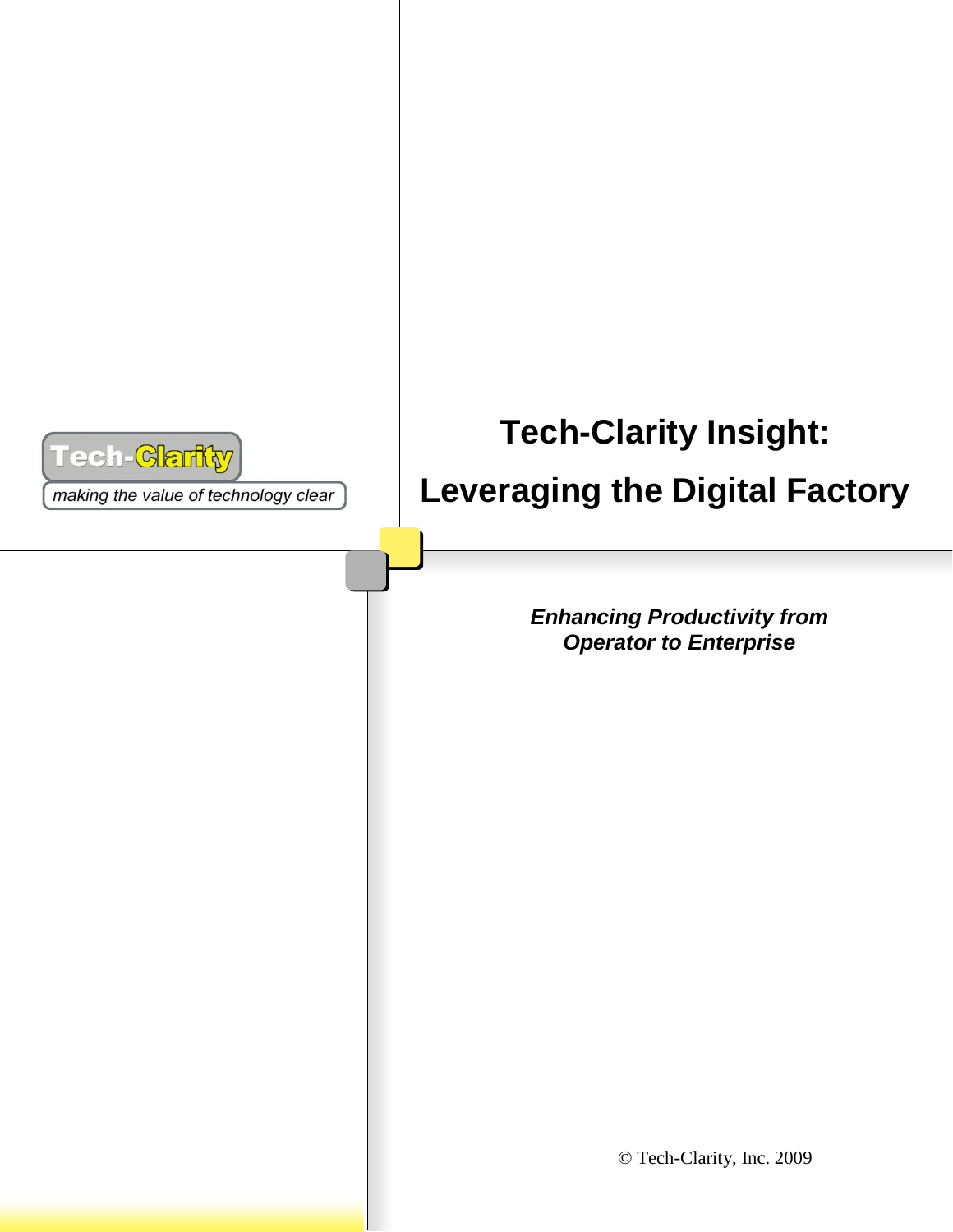

# <span id="page-1-0"></span>**Table of Contents**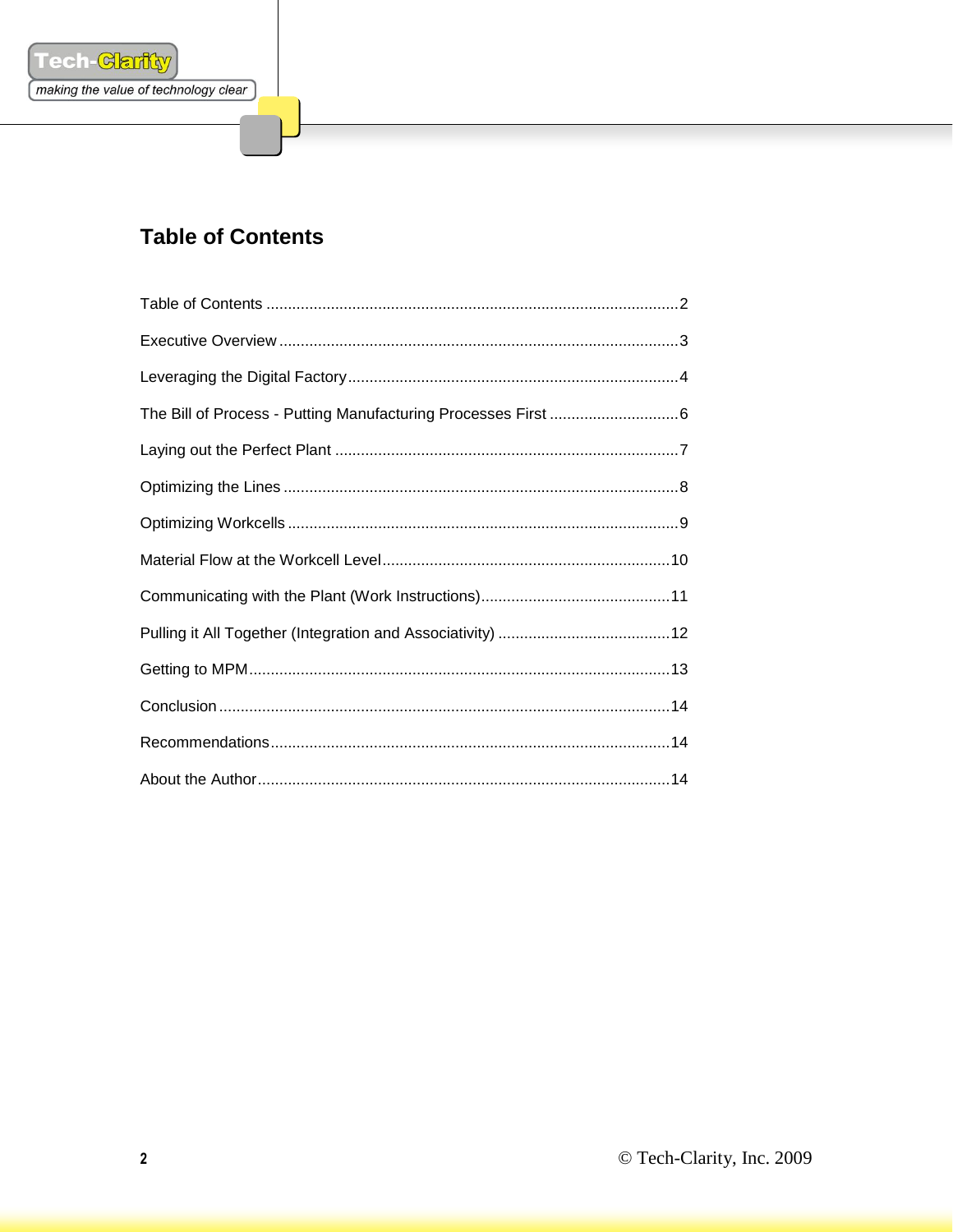## <span id="page-2-0"></span>**Executive Overview**

ech-Garit

making the value of technology clear

The old adage of measuring twice and cutting once means taking the time to do things right the first time in order to save time (and money). This is more true in manufacturing today than ever given intense global competition and the need to keep costs in check in an uncertain economy. In this case, "measuring" is developing, prototyping, and validating manufacturing plans before "cutting," or putting in place new plants, lines, tooling, or processes which cost time and money. Like cutting a piece of wood, once new manufacturing equipment and infrastructure are in place the opportunities to correct a mistake can be severely limited. The analog in manufacturing – known as "Manufacturing Processes Management" or "MPM" – is to digitally prototype plant layouts, material flow, production lines, workstations, and work assignments to perfect plans before committing to physical changes.

As Bill Campbell, Global Manufacturing Plant Layout Lead Engineer for General Motors explains, "*We execute a 'virtual validation build' to catch potential problems in a virtual environment. It really helps to validate plant layout, robotics, and conveyor lines virtually before committing to construction. MPM is one of the biggest enablers in reducing structural cost, but also helps to improve time to market and drive quality up.*" Manufacturers are leveraging MPM to improve both the productivity and performance of their manufacturing process planning, resulting in significant cost savings that are extremely compelling to manufacturers of all types.

*MPM is one of the biggest enablers in reducing structural cost, but also helps to improve time to market and drive quality up. Bill Campbell, Global Manufacturing Plant Layout Lead Engineer, GM*

MPM tools provide facility engineers, industrial engineers, and manufacturing engineers the tools they need to design and implement optimal manufacturing processes. MPM is becoming a critical element of initiatives designed to improve product innovation and engineering by improving the productivity of manufacturing engineers as well as manufacturing itself. The results speak for themselves. "*The net result of our MPM program was a double digit improvement in productivity, it was absolutely astounding,*" said Pat Frey, Vice President Production Control and Logistics for Android. "*Over the top outstanding,*" he added.

*The net result of our MPM program was a double digit improvement in productivity, it was absolutely astounding. Over the top outstanding. Pat Frey, Vice President Production Control and Logistic, Android*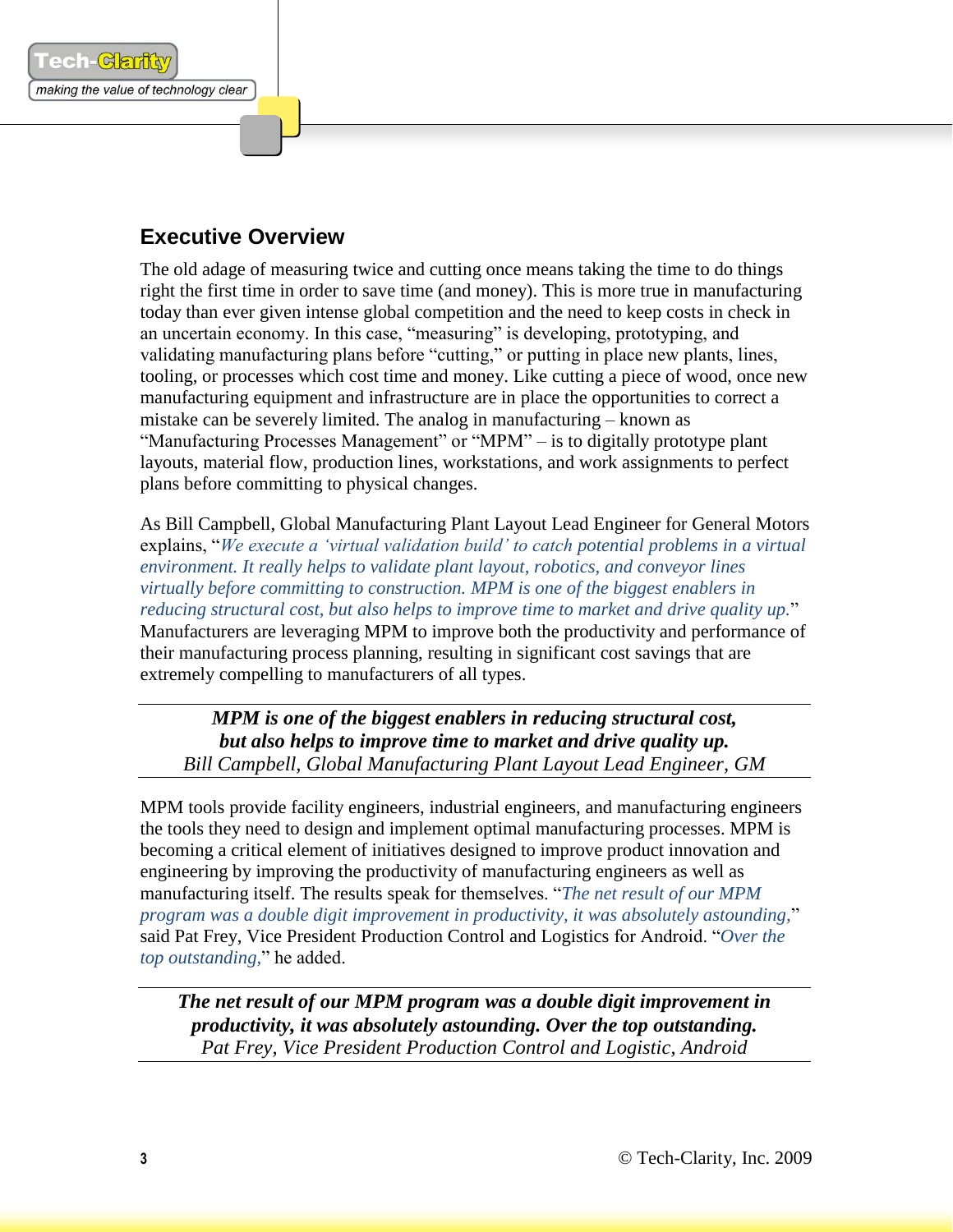# <span id="page-3-0"></span>**Leveraging the Digital Factory**

ech-Garik

making the value of technology clear

Effective MPM has multiple benefits. MPM helps improve time to market, and also helps enhance productivity and drive down cost. This is particularly important because today's economic climate requires getting the most out of manufacturing resources. Efficiency and cost control are mandatory for manufacturers competing in competitive, global markets and in uncertain financial times. Many manufacturers have already adopted "lean" manufacturing concepts to enhance productivity. One core essential of running a lean factory is reduction of non-valued-added (NVA) work. MPM can play a very significant role in improving both engineering and manufacturing productivity through the reduction or automation of NVA work. "*Manufacturing companies can gain from MPM by going after waste. To be profitable, we have to improve constantly and reduce waste, incidents, and damages that can happen to the product if designed or assembled incorrectly*," explains Gilles Bouyer, Senior Director IS North American Manufacturing for Case New Holland (CNH). "*MPM can reduce time to train people and reduce time for a manufacturing engineer to absorb a new product, and it can also reduce quality issues,*" he concluded. By reducing waste in both the plant and within Engineering, MPM helps drive up productivity on multiple fronts simultaneously.

> *MPM can play a very significant role in improving both engineering and manufacturing productivity through the reduction or automation of non-value-added work.*

One of the core fundamentals of MPM is to design and validate manufacturing plans early while flexibility is still high and cost to change is still low. Once facilities, lines, and tooling are in place, the production process is constrained by the assumptions and decisions to date. By analyzing and testing these decisions in advance, changes can still be made before permanent obstacles are introduced. As the product development and introduction moves forward, the windows of opportunity for change begin to close as the implications of past decisions are put into place (see Figure 1). Changes made in a virtual environment are much easier than changing a physical plant or even changing processes once material handling and production personnel are trained. The key is to catch problems early and correct them before costly decisions have been made. "*We went from the paper car to the paper factory as a part of our bill of process (BOP). Now that we are doing the virtual factory, it all works when it starts up,*" explained Android's Pat Frey.

*We went from the paper car to the paper factory as a part of our bill of process (BOP). Now that we are doing the virtual factory, it all works when it starts up. Pat Frey, Vice President Production Control and Logistic, Android*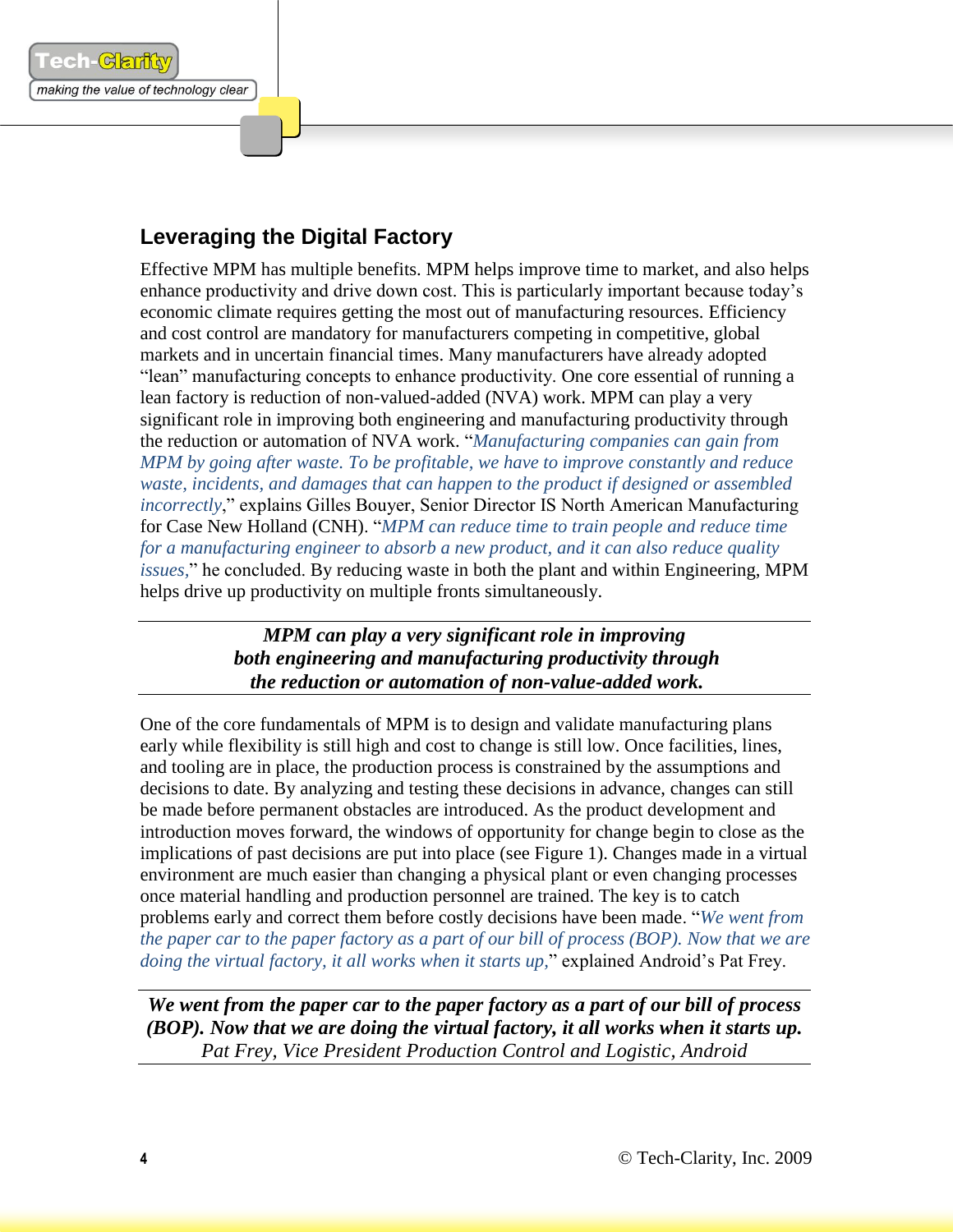

**Figure 1: Closing Windows of Opportunity**

By modeling manufacturing digitally, companies can evaluate and validate multiple concepts in new facilities (greenfield sites) before breaking ground. This allows companies to increase efficiency, flexibility and reduce cost from the start. "*MPM gives us the opportunity to try so many scenarios and play a lot of what if games. We could see the guy taking lots of extra steps walking around the vehicle, so we were able to change sequences to reduce overhead,*" said Bob Burns, who works as a consultant for a major automotive OEM in his role at Production Modeling Corp (PMC). MPM solutions also allow manufacturers to validate changes in existing facilities (brownfield) sites before committing to cost and disruption. After all, creating change orders on a digital prototype is virtually free and easily reversible, where changing physical facilities is costly and disruptive. In a virtual environment engineers can freely simulate and prototype to understand the impact of new and innovative manufacturing approaches.

Perhaps for a simple process, engineers could use simplistic tools like a spreadsheet to accomplish the planning and analysis they need. Many manufacturers, however, have hundreds or thousands of parts and production steps. The challenge is all that more difficult with increased product complexity and a wide number of product variants. "*One benefit of MPM is the ability to go through multiple iterations of planning the lines and work instructions,*" says Gilles Bouyer of CNH. "*With a mixed line making different products and models, instead of spending days to replan we are done in half a day or a few hours.*"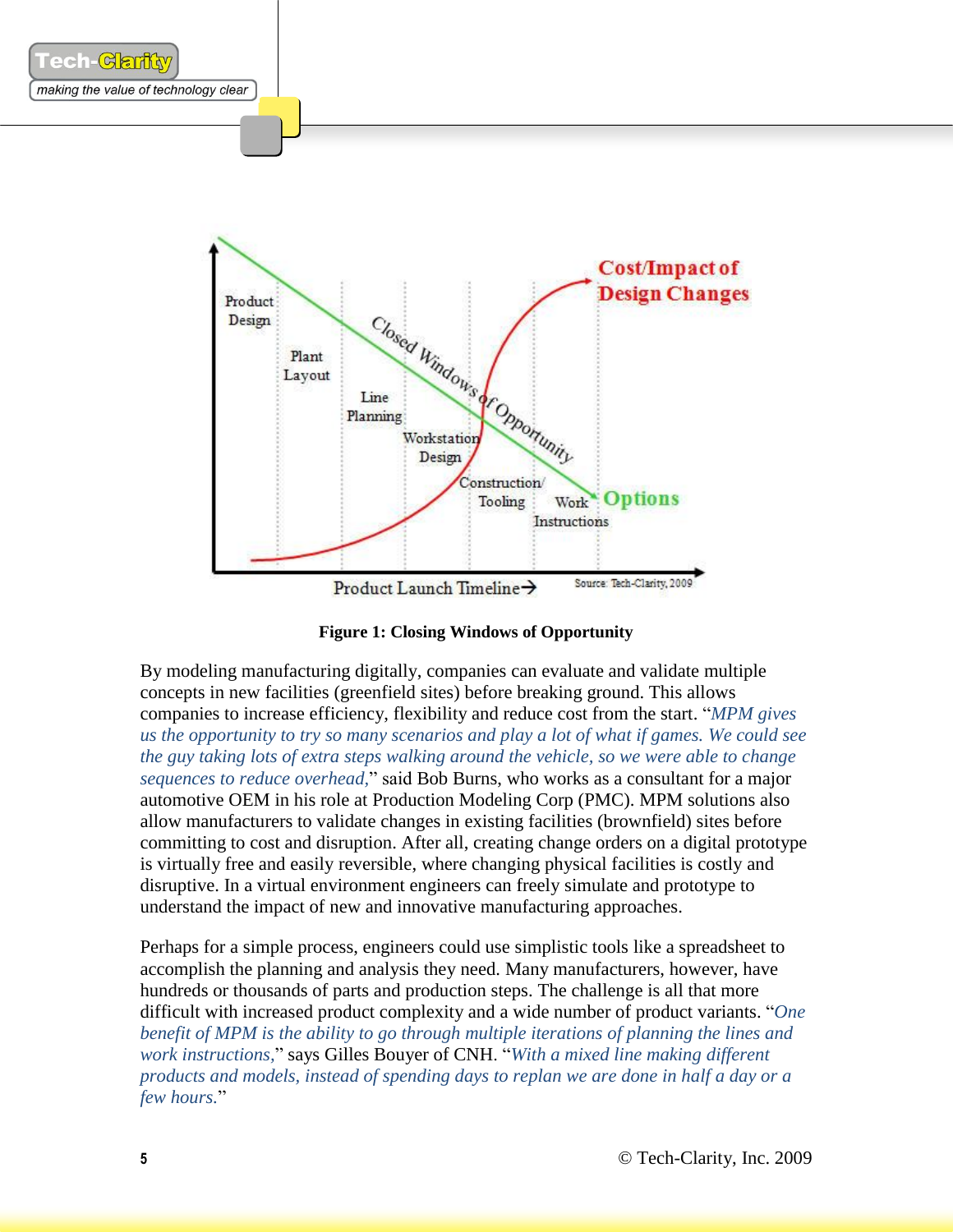

#### *With a mixed line making different products and models, instead of spending days to replan we are done in half a day or a few hours. Gilles Bouyer, Senior Director IS North American Manufacturing, CNH*

Again, the goal is to get the plan right the first time. The days of building a plant or a line that is "close enough" and then improving over time is not good enough anymore, because some changes are simply past their window of opportunity due to prior decisions and constraints. Further, most companies can't afford the luxury of slow line speeds or suboptimal productivity at product launch, driving further need for leveraging the digital factory. "*A lot of people made their careers by being fire fighters because they could fight out of a desperate situation, but those days are gone,*" explains Pat Frey of Android. "*You used to learn based on your mistakes, but today people don't have that opportunity – one mistake can put you out of business.*"

Bill Mitchell, Manager North American Manufacturing Services for a construction and agricultural equipment manufacturer summarizes the benefits of a digital factory approach. "*MPM tools let manufacturing bring product data in to analyze how it will work in the plant and determine whether what they have committed to is possible. It's a bonus if design and manufacturing engineers do some concurrent engineering – that would be icing on the cake – but at a minimum it protects manufacturing.*" MPM and digital factory approaches offer numerous improvement opportunities for manufacturers. According to those that have invested in these initiatives, the results are impressive. "*Our conservative estimate was that we would save \$1.1 million per brownfield program, and we have exceeded that,"* said GM's Bill Campbell. "*We are saving at least 50% of engineering change orders in the field – a huge savings. It is hard to quantify, but the savings are extreme.*"

*Our conservative estimate was that we would save \$1.1 million per brownfield program, and we have exceeded that. Bill Campbell, Global Manufacturing Plant Layout Lead Engineer, GM*

# <span id="page-5-0"></span>**The Bill of Process - Putting Manufacturing Processes First**

Now that we have discussed the concepts and benefits of the digital factory, let's discuss the elements of MPM that deliver this strategic value. MPM starts with a product design, and typically an engineering bill of material (eBOM). The eBOM consists of the parts required to build the product, but has little resemblance to the sequence and structure that manufacturing requires to actually make the product. Manufacturing requires a processcentric view, also known as a bill of process (BOP). The BOP drives tooling, plant layout, all the way to the operator instructions. The engineering BOM serves a purpose, but is not sufficient to drive manufacturing (sequence, part/assembly hierarchy, etc.).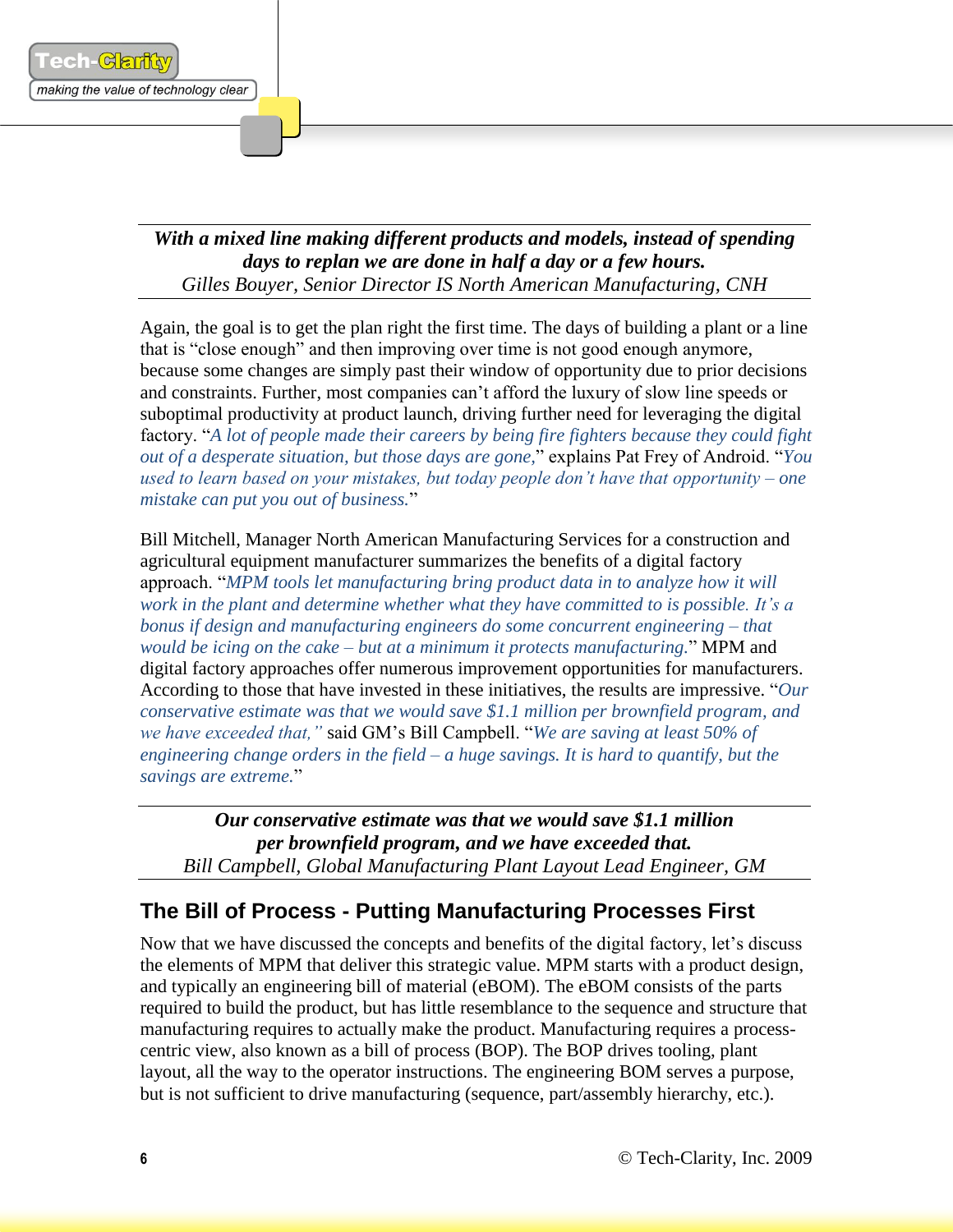In essence, the engineering BOM is part-centric, where manufacturing views a product in a process-centric way by defining the precedence, perhaps of thousands of steps, required to assemble a complex product. Parts are assigned to the processes, bringing with them the tooling and other important manufacturing attributes such as quality or FMEA documentation.

> *Manufacturing requires a process-centric view, also known as a bill of process (BOP).*

The BOP is complementary to the product/BOM view, and needs to be associative to help manage change. As Pat Frey of Android says "*Our BOP helps us be nimble, you have to be nimble in this industry, or you'll be gone.*" A consolidated view of the BOP and all associated parts, tooling, and related manufacturing information allows for a rapid, thorough understanding of the impact a change will have on the plant. The tie between engineering change orders (ECO) and manufacturing change orders (MCO) requires special attention to ensure all product changes are implemented in the plant, and implemented efficiently in the context of the overall manufacturing process. A change can't be made effectively until the impact on tooling, layout, part flow, precedence, and manufacturing instructions are analyzed and implemented. The relationship between the engineering BOM and the BOP, and the associativity within the BOP, allows changes to be analyzed and implemented into the plant rapidly and accurately.

## <span id="page-6-0"></span>**Laying out the Perfect Plant**

At the macro level, manufacturing is "materials in - process - materials out." Understanding the processes and production sequence from the BOP helps design the flow of material through the facility. Early optimization of material flow helps to ensure efficient manufacturing and control costs. Unfortunately, material flow is not always considered as the primary driver when plants are designed. "*Often times material flow is not viewed as important, and the Materials Department is just expected to get the parts there,*" explains Debbie Spencer, Senior Director of Product Development & Supply Chain Engineering for MHSI. "*But the 'how you do it' part can be very expensive.*" It's important to get it right to keep costs optimized, and requires material flow to be a major consideration during manufacturing process planning. "*You absolutely need to include material flow in your analysis,*" says Android's Pat Frey. "*If you don't, once you start to put your facilities together, you start to erect monuments that constrain any productivity improvement going forward. Those decisions will force you to spend money to move monuments or forgo efficiency gains.*"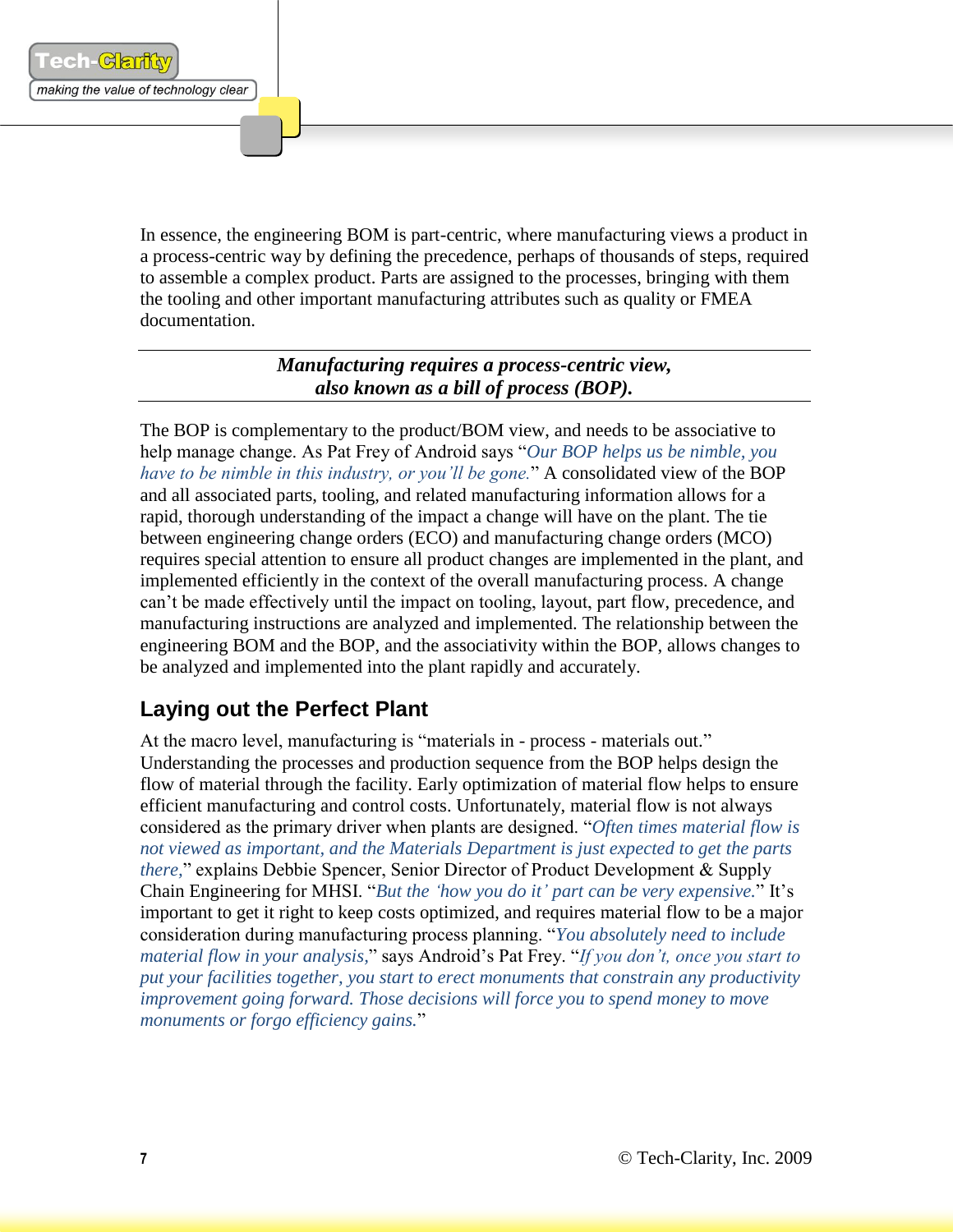ech-<mark>ଖିମ</mark>ାମି

#### *Often times material flow is not viewed as important, and the Materials Department is just expected to get the parts there, … but the 'how you do it' part can be very expensive. Debbie Spencer, Senior Director of Product Development & Supply Chain Engineering, MHSI*

The lean plant can't afford any non-value-added (NVA) work, and moving material is often one of the biggest culprits. Another wasteful consequence of inefficient material flow is compensating with excess inventory. Extra work-in-process (WIP) inventory can help smooth over problems, but at a cost. MHSI's Debbie Spencer explains, "*Without lean inventory, even the best processes don't help with cost.*"

To address this, manufacturers are using visualization technology to help spot conflicts and inefficiency. One form of this is the development of spaghetti diagrams that depict material flow throughout the plant. These diagrams provide valuable insight into the efficiency of material movement. Other uses of visualization include visual plant representations. "*We have built a 'Virtual Factory' – a 3D plant layout – to help us plan our manufacturing processes,*" says Steve Schuchard, Central Layout Technical Support for GM. These 3D layouts can include reuse of existing plant designs, as well as imported point clouds from 3D Laser scanning to get layouts and equipment details. "*We are using Building Information Management (BIM) and virtual validation from a manufacturing perspective,*" comments GM's Bill Campbell. "*Integrating digital models together allows us to conduct virtual layout validation reviews, we find hundreds of issues per session early in the process.*" In addition to developing more efficient plant layouts, it is also saving time and effort in engineering. "*It conservatively reduces development time 30% from feasibility to full installation,*" Mr. Campbell added, "*It is extreme.*"

*"Integrating digital models together allows us to conduct virtual layout validation reviews, we find hundreds of issues per session early in the process. Bill Campbell, Global Manufacturing Plant Layout Lead Engineer, GM*

# <span id="page-7-0"></span>**Optimizing the Lines**

Once the plant layout has been designed, manufacturing and industrial engineers turn to balancing the production lines. Well balanced lines are important to productivity and cost, as well as maintaining good relationships with labor. The line plan takes into account the list of steps, process time, and operations to be performed based on precedence in BOP. The goal is to design efficient lines, workcells, and processes, but also work assignments that are fair and objectively validated. For this reason, line balances should be based on objective standards for operation times, and standardized to ensure consistency and prevent grievances.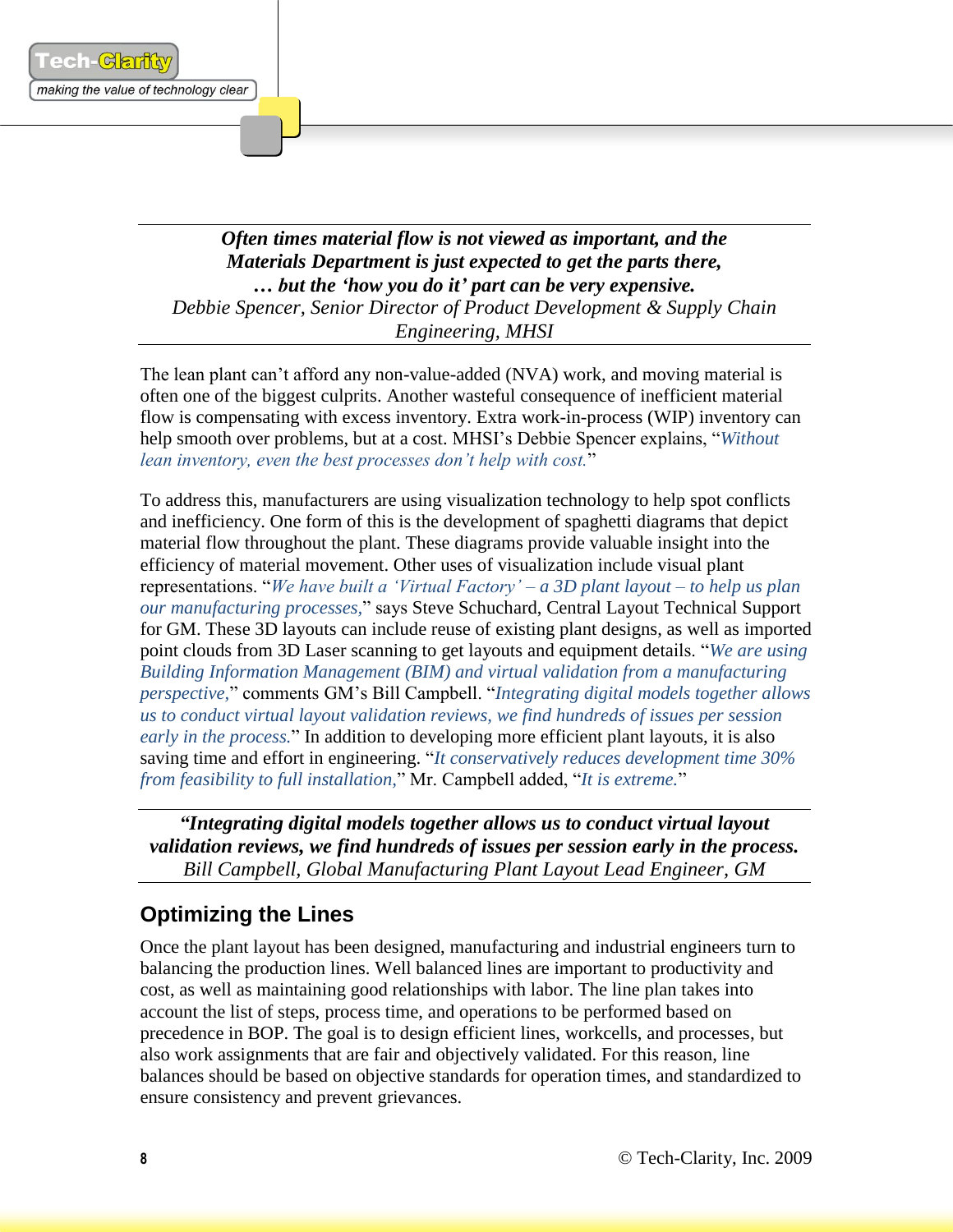It is critical to get line balancing right, because it serves as the backbone for placement of workstations, operators, tools, containers, and materials. Equally dividing the work between operators and ensuring that no workstation is overloaded is a complex and time consuming task. This can be particularly complex for mixed model lines that run multiple products or product variants. If engineers just balance the line to the "worst case," they are leaving operators underutilized. "*We designed a solution that eliminated one job and added work to the one that was left*," explains Bob Burns of PMC. "*We were able to do this by understanding and optimizing the worst case scenario, but also considering and planning for the appropriate product mix.*"

*We designed a solution that eliminated one job and added work to the one that was left … by understanding and optimizing the worst case scenario, but also considering and planning for the appropriate product mix. Bob Burns, Consultant for Major Automotive OEM, PMC*

Developing line plans is an iterative task that benefits from running multiple scenarios to ensure that each operation – along with the materials and tools it needs – is included and optimized. "*We run and save several scenarios based on different run rates,*" explains Erik Miller, Operations Program Manager for Electrolux Major Appliances. "*After we run the scenarios, we print job detail sheets and know the level of staffing we need for the line. What used to take a week to make changes now takes an hour or two.*" Companies are not only getting better answers to their line balancing problems, they are achieving them faster by implementing the appropriate tools for manufacturing engineers. Gilles Bouyer says that CNH experienced similar engineering productivity gains. "*To balance a line was a week of effort, but less than a day with an MPM system.*"

*We run and save several scenarios based on different run rates … What used to take a week to make changes now takes an hour or two. Erik Miller, Operations Program Manager, Electrolux Major Appliances*

## <span id="page-8-0"></span>**Optimizing Workcells**

Line balancing provides the information required to generate workcell layouts. The line balance provides the right data regarding parts, containers, tools, fixtures, and operators to allow engineers to define efficient workstations. "*Using the CAD layout, we can overlay very exactly where to place the bins and totes, where tools are hung, where the CRT is positioned if they need to touch the keyboard at the end of the cycle, and then slide things around the lines visually,*" says PMC's Bob Burns. "*Then, we can accurately determine how many steps and the length walked, and how many seconds it should take.*" Basing work cell designs on actual CAD layouts allows for more accurate calculations that are more defendable with labor. Visualizing the work in the workstation allows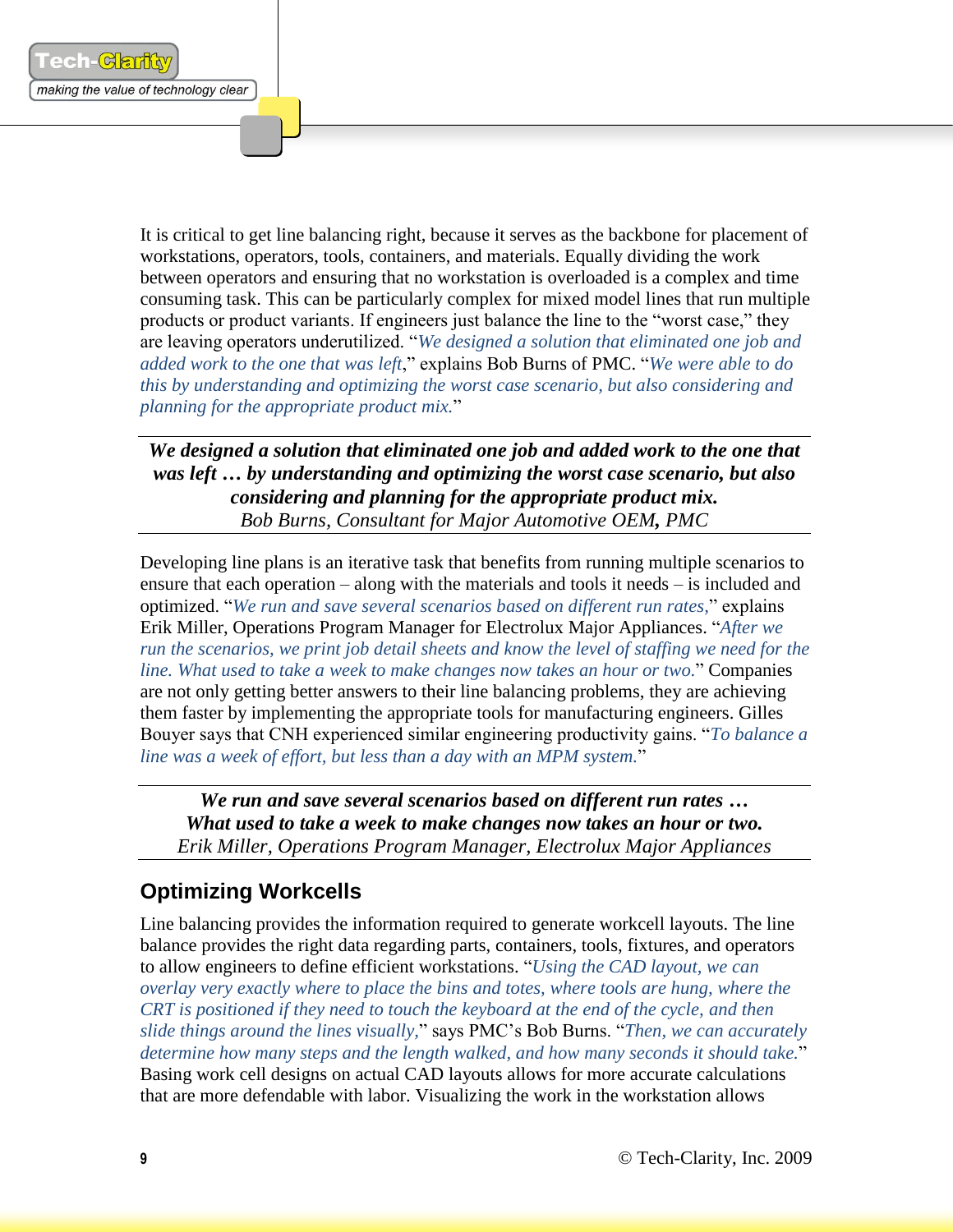engineers to spot inefficiency and reduce NVA work, such as excess walk times. "*Part and tool location and sequencing become obvious because of simulation and the ability to move things around visually on the CAD layout,*" Mr. Burns continues.

*Part and tool location and sequencing become obvious because of simulation and the ability to move things around visually on the CAD layout Bob Burns, Consultant for Major Automotive OEM, PMC*

Analyzing a virtual model of the tasks at a workstation helps develop more efficient layouts. It may be sufficient to simulate some workstations in 2D. For others, the use of 3D models allows engineers to digitally simulate over 3D designs, including clearance checking, to ensure that workstation layouts are optimized before committing to changes on the plant floor. Of course the digital prototype must accommodate tooling, plant layouts, and products that may have been developed in different CAD formats. Integrating plant layouts to workstation design allows engineers to leverage existing 3D models. "*All conveyors are parametrically designed,*" explains GM's Bill Campbell. "*This ensures that we follow standards and helps to reduce design checking time. But another advantage is that it also develops a detailed 3D model.*" In this way, macro level plant design is reused to plan workstation layouts.

## <span id="page-9-0"></span>**Material Flow at the Workcell Level**

Similarly to macro and micro views of plant layouts, material flow follows the same pattern. Material flow is important at the macro level for plant layout, but once you have a line balance you can leverage it to plan materials at a micro level. The line balance is related to the material flow because it assigns parts to workstations, which determines where to deliver the parts. "*Your goal should be to eliminate disconnects between manufacturing processes and material handling, but most companies don't make the handshake between line balance and materials,*" says MHSI's Debbie Spencer. "*To improve total cost of production requires the handshake.*"

In another parallel to workstation layouts, the line plan is a critical driver to material flow analysis. The list of tasks, times and operations from the line balance drives the location materials will be consumed. Much the same way as developing a workstation layout, a material flow model can be created based on an overlay of the CAD layout. Engineers can run the model to determine the best way to deliver material, and then structure an appropriate routing and delivery system to deliver parts when they are needed. Another important aspect of material flow is containerization. Depending on the size and consumption rate of the part, intelligent use of containers might be able to reduce the number of required deliveries and improve overall plant efficiency.

ech-Garik

making the value of technology clear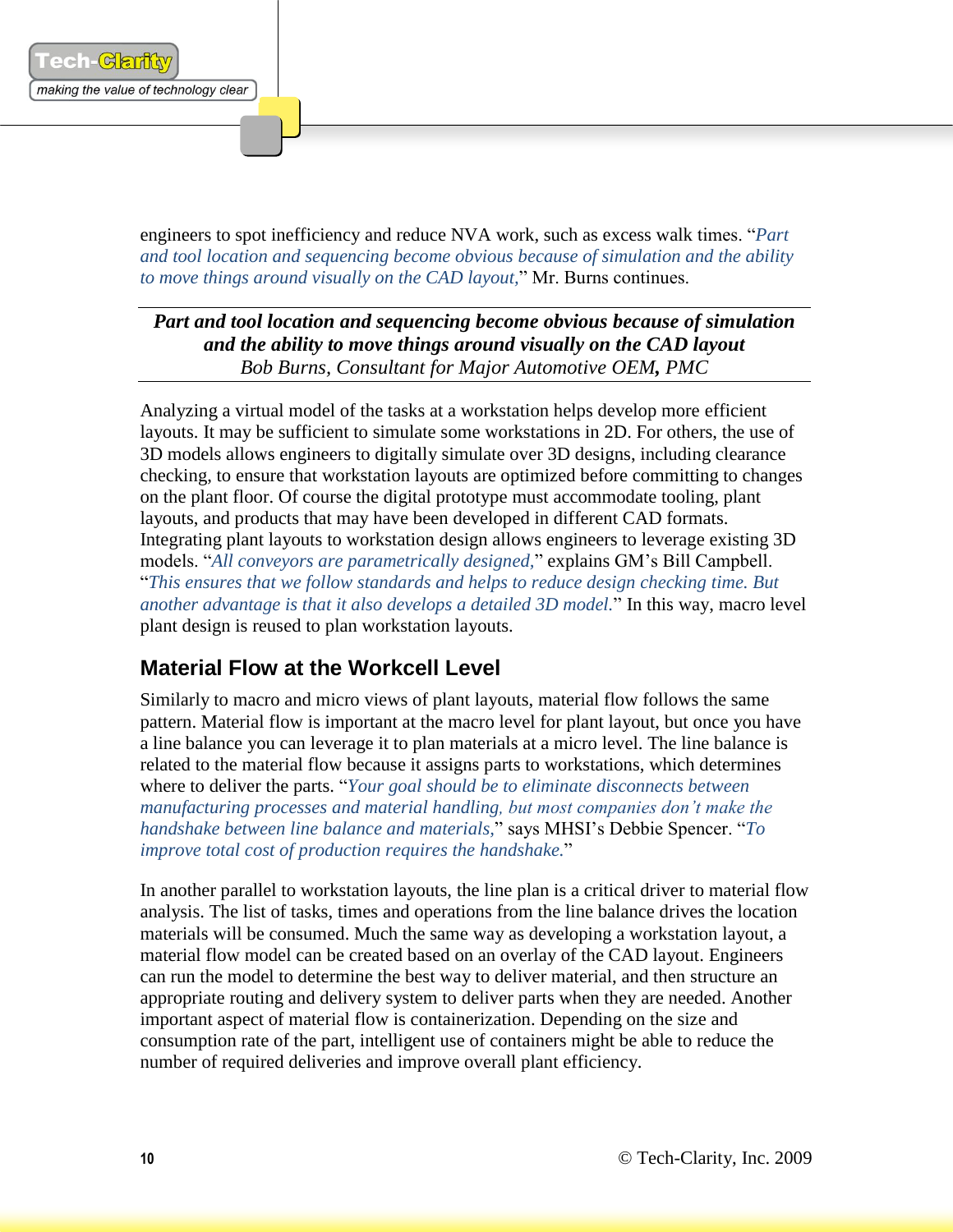# <span id="page-10-0"></span>**Communicating with the Plant (Work Instructions)**

Manufacturing process planning, from the macro level of plant layout to the micro level of detailed operation steps at workstations, helps engineers develop the best possible plan to maximize productivity and eliminate waste. But unless the plans are followed, efficiencies will be lost. Some amount of the manufacturing process intent can be implemented physically by introducing the right plant layout and workcell design. Manufacturing processes, on the other hand, are dependent on people. Production techniques can vary based on the shift or operator if not clearly documented and communicated. "*If you have a new person, a new model, or people retiring then you need to transfer this knowledge and experience,*" says CNH's Gilles Bouyer. "*Formal work instructions help reduce training of people on the assembly line and reduce quality issues.*" In this way, formal work instructions help implement new manufacturing processes that can save time and boost productivity.

*Formal work instructions help reduce training of people on the assembly line and reduce quality issues. Gilles Bouyer, Senior Director IS North American Manufacturing, CNH*

It should come as no surprise that to maintain efficiency and quality operators need to understand what is expected of them. Translating the line plan into a set of clear work instructions is only the first step to ensure that processes are followed. Visual work instructions that rely on images and video provide clearer, less ambiguous communication than written language. The existing 3D models can be reused in conjunction with the line plan to deliver more intuitive instructions such as fly-throughs of processes. In this way, the work instructions are a natural derivative of the BOP and the existing CAD models. Work instructions can also be used to communicate additional information to operators including FMEA, documents, animation, machine settings, quality checks, specifications, and other crucial production information.

> *We give the operators dynamically scheduled work instructions based on the particular unit coming down the line. Bill Mitchell, Manager North American Manufacturing Services, Construction and Agricultural Equipment Manufacturer*

Static work instructions may work for some plants, but may not suffice for plants with frequent product and model changes. Developing work instructions dynamically by tying them to the line balance provides the benefit of tailoring instructions to the scheduled product mix. "*Our products are built to order with high option variability,*" says Bill Mitchell. "*We give the operators dynamically scheduled work instructions based on the particular unit coming down the line.*" By integrating the line plan to the work

ech-Garik

making the value of technology clear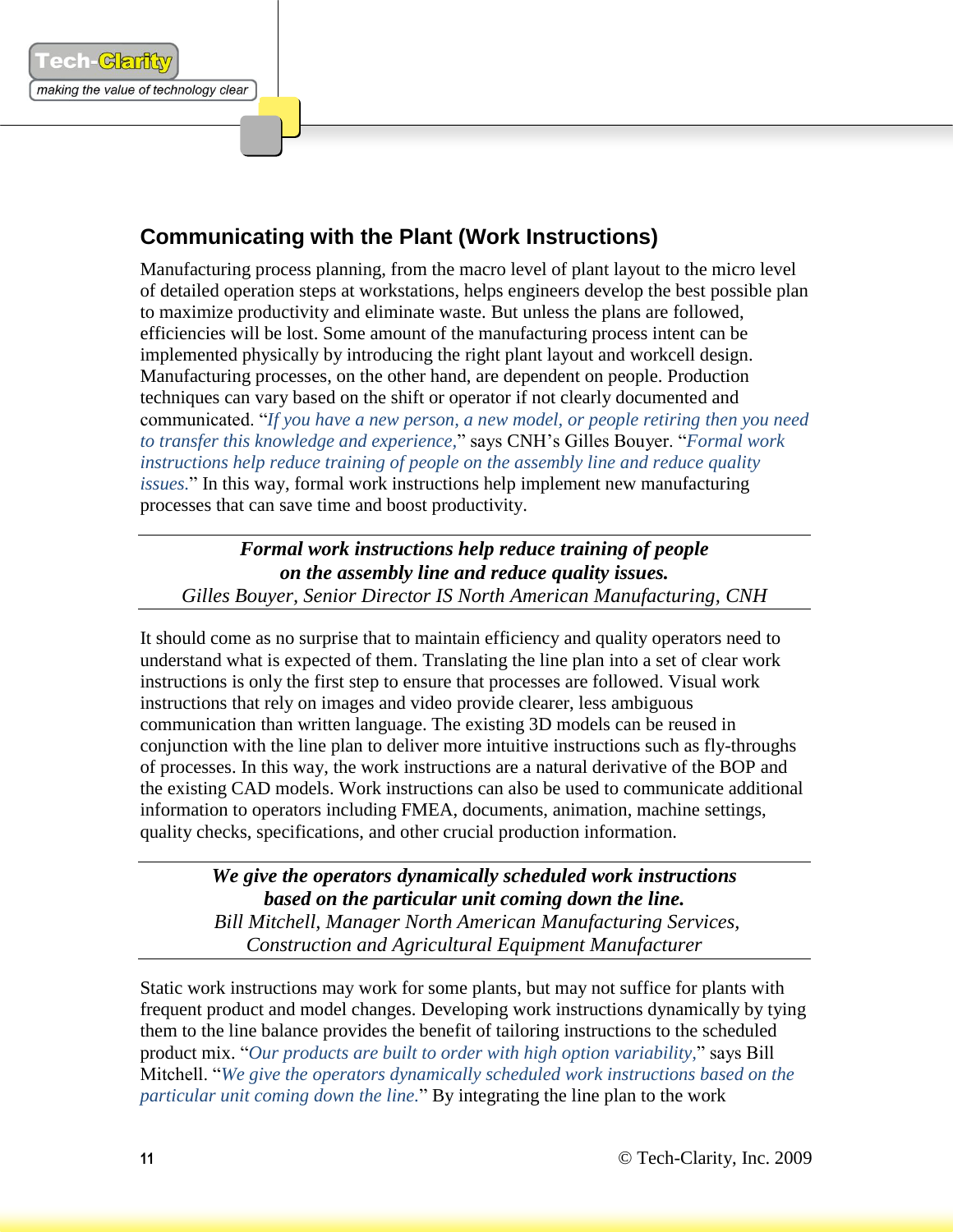

instructions, companies can reduce the error that result in wasted time and materials or lead to costly quality defects.

# <span id="page-11-0"></span>**Pulling it All Together (Integration and Associativity)**

Integrating the line balance to work instructions is just one example of how an integrated MPM approach provides efficiency. This scenario points out the advantages of integrating the different elements of the manufacturing plan, starting from the original engineering BOM coming from a PLM or PDM solution. On one hand, MPM can be implemented incrementally as a series of tools that helps with individual tasks such as process planning, plant layout, material flow, line balancing, workstation planning, tool placement, material locations, and work instructions. But to gain even greater benefits from the solutions, manufacturers should develop a more integrated vision for MPM even if they implement it incrementally. More advanced MPM systems are designed to support this strategy by providing modular, integrated solutions centered on the BOP.

> *To gain even greater benefits of the solutions, manufacturers should develop a more integrated vision for MPM.*

One of the primary values of integrated solutions is the concept of "associativity." Associativity is the process of linking related information together in a logical structure. In MPM, this means associating the majority of the information back to the manufacturing processes themselves. This provides a logical structure to the information, but also plays a crucial role in managing change. "*Our pain in line balancing was that everything was done in a spreadsheet. Whenever we changed a routing or a bill of material, we had to go through job detail sheets, update pictures, activities, and materials. If an operation moved from one step to the next in precedence, we had to update multiple sheets and it could take 1-2 weeks. Now, we use the power of the relational database so that tools, work instructions, and other information automatically move with the activity,*" says Electrolux's Erik Miller. "*That is what we like about the relational nature of our MPM solution. Beyond managing change, it also gives us the power to reuse data, for example reusing standard operations and operation times.*" In this way, implementing an engineering change order into a manufacturing change order ripples through other changes such as the line balance, work instructions, and times automatically.

*We use the power of the relational database so that tools, work instructions, and other information automatically move with the activity. Erik Miller, Operations Program Manager, Electrolux Major Appliances*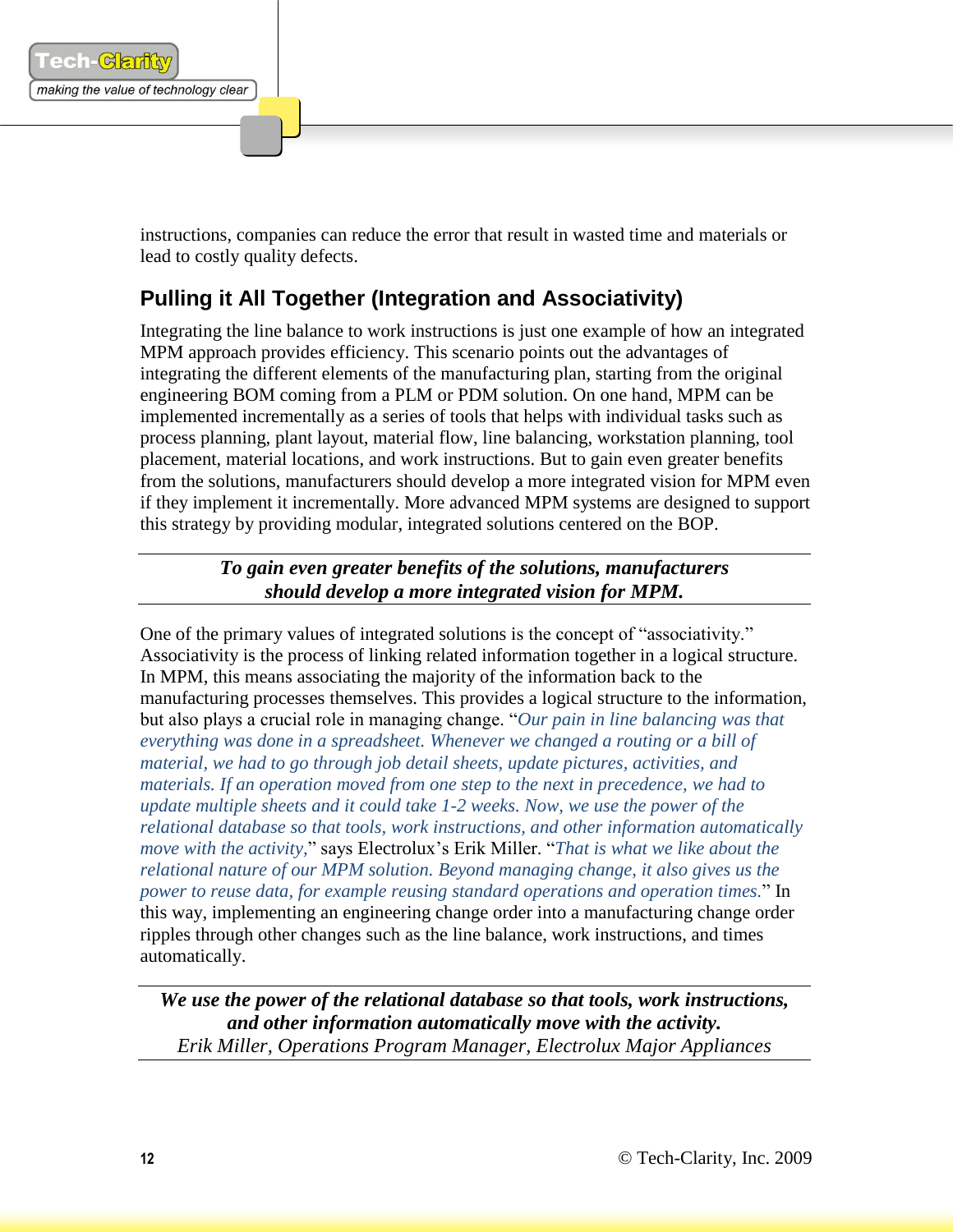

Another advantage of integration is running analysis over the related elements of the BOP. "*Our goal is to start with observed or pre-determined work standards and connect them to the ergonomic analysis,*" says Bill Mitchell. "*When we change a task or a standard, it may take us over an ergonomic limit, but because it is interconnected, it will send up a repetitive motion flag automatically.*"

## <span id="page-12-0"></span>**Getting to MPM**

It's important to approach MPM strategically. Clearly, there are a lot of options for how MPM can help any individual manufacturer. Although MPM includes a number of valuable tools, it should be viewed as a suite of solutions. Beyond the boundaries of manufacturing, MPM should also be included in an overall PLM Program or initiative. At the same time, companies shouldn't try to do too much at one time. Once the bigger picture has been developed and the plans for an integrated solution are in place, manufacturers should focus on addressing troubled operations first versus fully simulating a plant. Implementations should also look to leverage existing assets, such as 3D plant and workstation layouts to give the project a head start.

Most importantly, companies need to focus on how people will change the way they work so they can improve productivity in engineering and in production. As Bill Mitchell of a construction and agricultural equipment manufacturer explains, "*The reason we are doing so well with virtual manufacturing is that we focus on two things together, the technology and the business.*"

*Our goal was a 10% increase in efficiency… We blew by 10% very quickly, and two plants overshot 10% in the first 4 months. Pat Frey, Vice President Production Control and Logistic, Android*

Finally, set realistic goals with tangible ROI. "*Our goal was a 10% increase in efficiency,*" explains Pat Frey of Android. "*We blew by 10% very quickly, and two plants overshot 10% in the first 4 months.*" These are compelling savings for companies, particularly in challenging economic times. By approaching MPM both strategically and incrementally, companies can reduce cost with a series of tangible programs with the fast payback that is mandatory in most companies during uncertain financial markets.